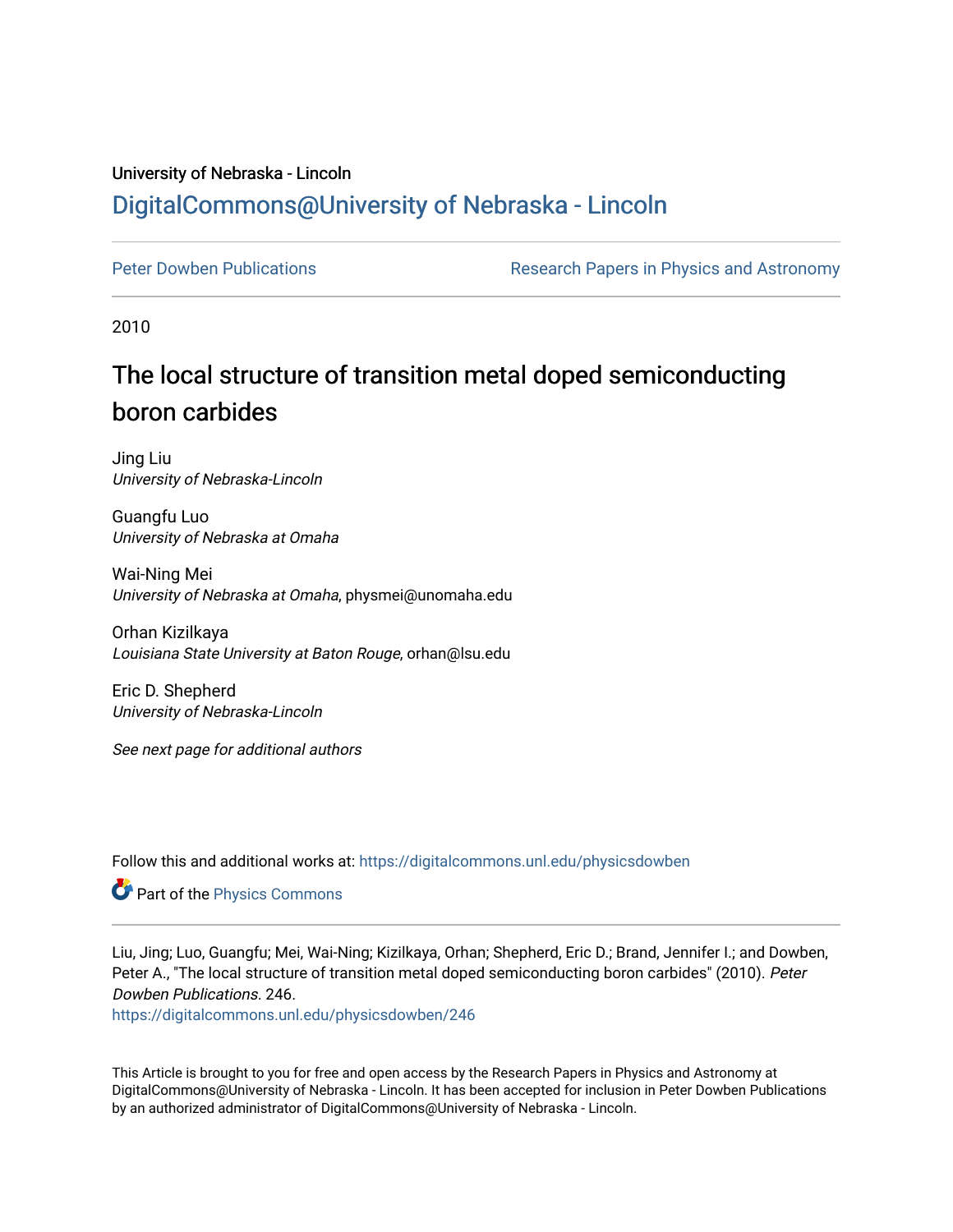#### Authors

Jing Liu, Guangfu Luo, Wai-Ning Mei, Orhan Kizilkaya, Eric D. Shepherd, Jennifer I. Brand, and Peter A. Dowben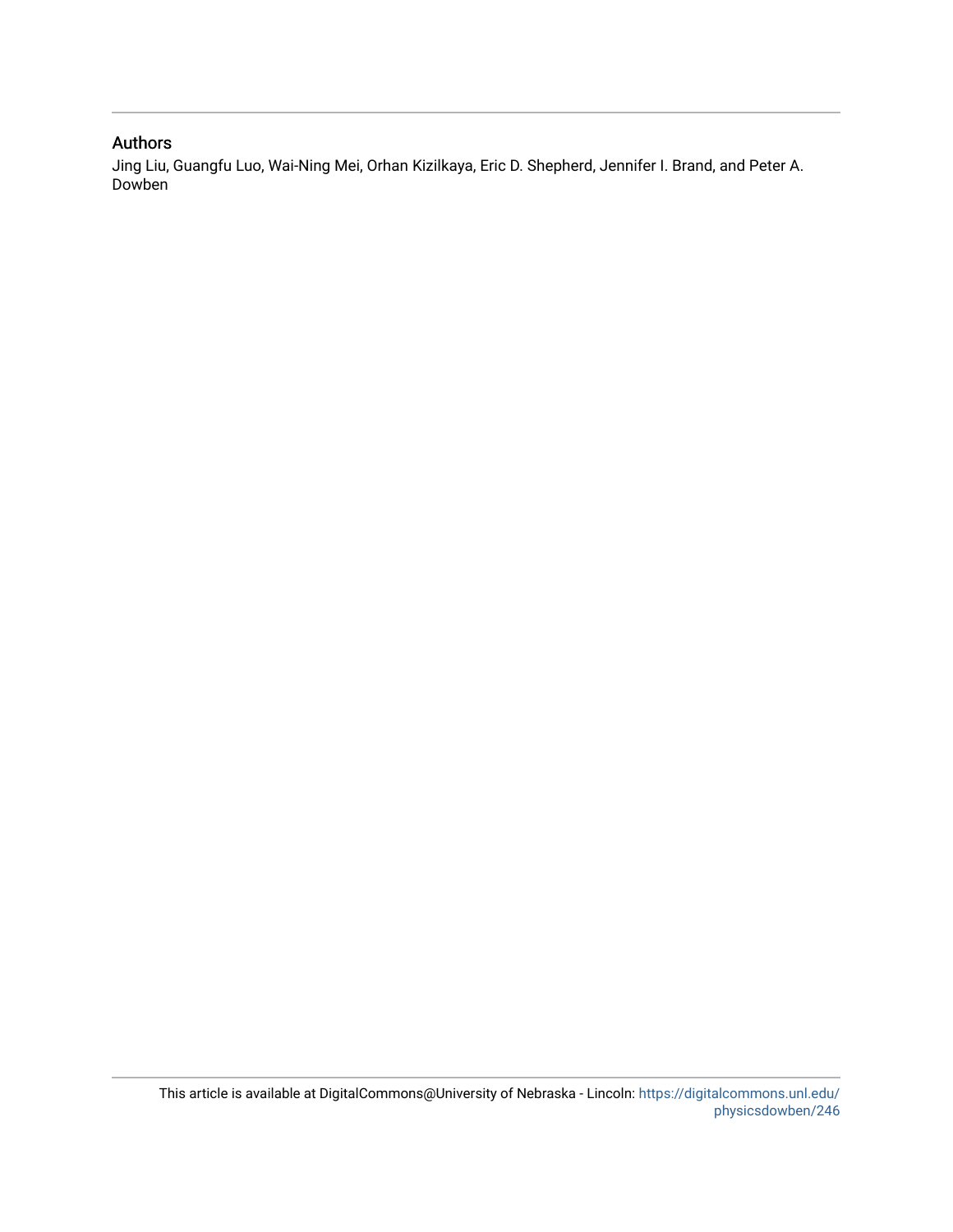J. Phys. D: Appl. Phys. **43** (2010) 085403 (8pp) [doi:10.1088/0022-3727/43/8/085403](http://dx.doi.org/10.1088/0022-3727/43/8/085403)

# **The local structure of transition metal doped semiconducting boron carbides**

#### **Jing Liu**<sup>1</sup>**, Guangfu Luo**<sup>2</sup>*,*<sup>3</sup>**, Wai-Ning Mei**<sup>2</sup>**, Orhan Kizilkaya**<sup>4</sup>**, Eric D Shepherd**<sup>5</sup>**, J I Brand**<sup>5</sup> **and P A Dowben**<sup>1</sup>

<sup>1</sup> Department of Physics and Astronomy and the Nebraska Center for Materials and Nanoscience, Behlen Laboratory of Physics, University of Nebraska–Lincoln, PO Box 880111, Lincoln, NE 68588-0111 USA

<sup>2</sup> Department of Physics, University of Nebraska at Omaha, Omaha, NE 68182-0266, USA

<sup>3</sup> State Key Laboratory for Mesoscopic Physics and Department of Physics, Peking University, Beijing 100871, People's Republic of China

<sup>4</sup> The J. Bennett Johnston Sr. Center for Advanced Microstructures and Devices, Louisiana State University, 6980 Jefferson Hwy., Baton Rouge LA 70806, USA

<sup>5</sup> College of Engineering, and the Nebraska Center for Materials and Nanoscience, N209 Walter Scott Engineering Center, 17th and Vine Streets, University of Nebraska–Lincoln, Lincoln, NE 68588-0511, USA

Received 15 October 2009, in final form 17 December 2009 Published 11 February 2010 Online at [stacks.iop.org/JPhysD/43/085403](http://stacks.iop.org/JPhysD/43/085403)

#### **Abstract**

Transition metal doped boron carbides produced by plasma enhanced chemical vapour deposition of orthocarborane (*closo*-1,2-C<sub>2</sub>B<sub>10</sub>H<sub>12</sub>) and 3d metal metallocenes were investigated by performing K-edge extended x-ray absorption fine structure and x-ray absorption near edge structure measurements. The 3d transition metal atom occupies one of the icosahedral boron or carbon atomic sites within the icosahedral cage. Good agreement was obtained between experiment and models for Mn, Fe and Co doping, based on the model structures of two adjoined vertex sharing carborane cages, each containing a transition metal. The local spin configurations of all the 3d transition metal doped boron carbides, Ti through Cu, are compared using cluster and/or icosahedral chain calculations, where the latter have periodic boundary conditions.

(Some figures in this article are in colour only in the electronic version)

#### **1. Introduction**

Although transition metal doping of *β*-rhombohedral boron has been heavily investigated  $[1-5]$ , the doping of semiconducting boron carbides has been driven largely by device applications. The ability to generate semiconducting grades of boron carbide by plasma enhanced chemical vapour deposition (PECVD) of carboranes permits the development of corrosion resistant, high temperature devices with many applications including neutron detection [\[6–](#page-8-0)[14\]](#page-9-0). This PECVD based semiconducting boron carbide has been used to fabricate heterojunction diodes with silicon [\[6](#page-8-0)[–10,](#page-9-0) [15,](#page-9-0) [16\]](#page-9-0), silicon carbide [\[17\]](#page-9-0) and other semiconducting boron carbides (making these devices all boron carbide devices) [\[11,](#page-9-0) [13,](#page-9-0) [14,](#page-9-0) [18\]](#page-9-0) and a boron carbide transistor [\[19\]](#page-9-0). Boron carbide homojunctions have been fabricated by PECVD of carboranes, with nickel doping  $[20, 21]$  $[20, 21]$  $[20, 21]$ , cobalt doping  $[22]$  and iron doping  $[23]$ , as

indicated in figure [1.](#page-3-0) Indeed, nickel doping of boron carbide has opened a route to the fabrication of the first boron carbide Esaki tunnel diode [\[20,](#page-9-0) [21\]](#page-9-0).

Successful n-type doping of ß-rhombohedral boron has been accomplished with dopants such as iron [\[1–4\]](#page-8-0), vanadium [\[4\]](#page-8-0), chromium [\[4\]](#page-8-0), nickel [\[4\]](#page-8-0) and cobalt [\[4\]](#page-8-0), while Cu is a p-type dopant [\[5\]](#page-8-0). For the related boron carbides, nickel  $[20, 21, 24, 25]$  $[20, 21, 24, 25]$  $[20, 21, 24, 25]$  $[20, 21, 24, 25]$  $[20, 21, 24, 25]$  $[20, 21, 24, 25]$  $[20, 21, 24, 25]$  and iron  $[23]$  are certainly n-type dopants while cobalt may or may not [\[22\]](#page-9-0) be a p-type dopant of the boron carbides, depending upon device temperature. The common route for semiconducting doping is to include a metallocene,  $M(C_5H_5)_2$ ,  $M = V$ , Cr, Mn, Fe, Co, Ni, simultaneously with the carborane source molecule, during PECVD [\[20–25\]](#page-9-0). This chemistry provides a significant range of possible 3d transition metal dopants of boron carbide, but a unified picture of the possible differences (and similarities) in local structure and electronic structure adopted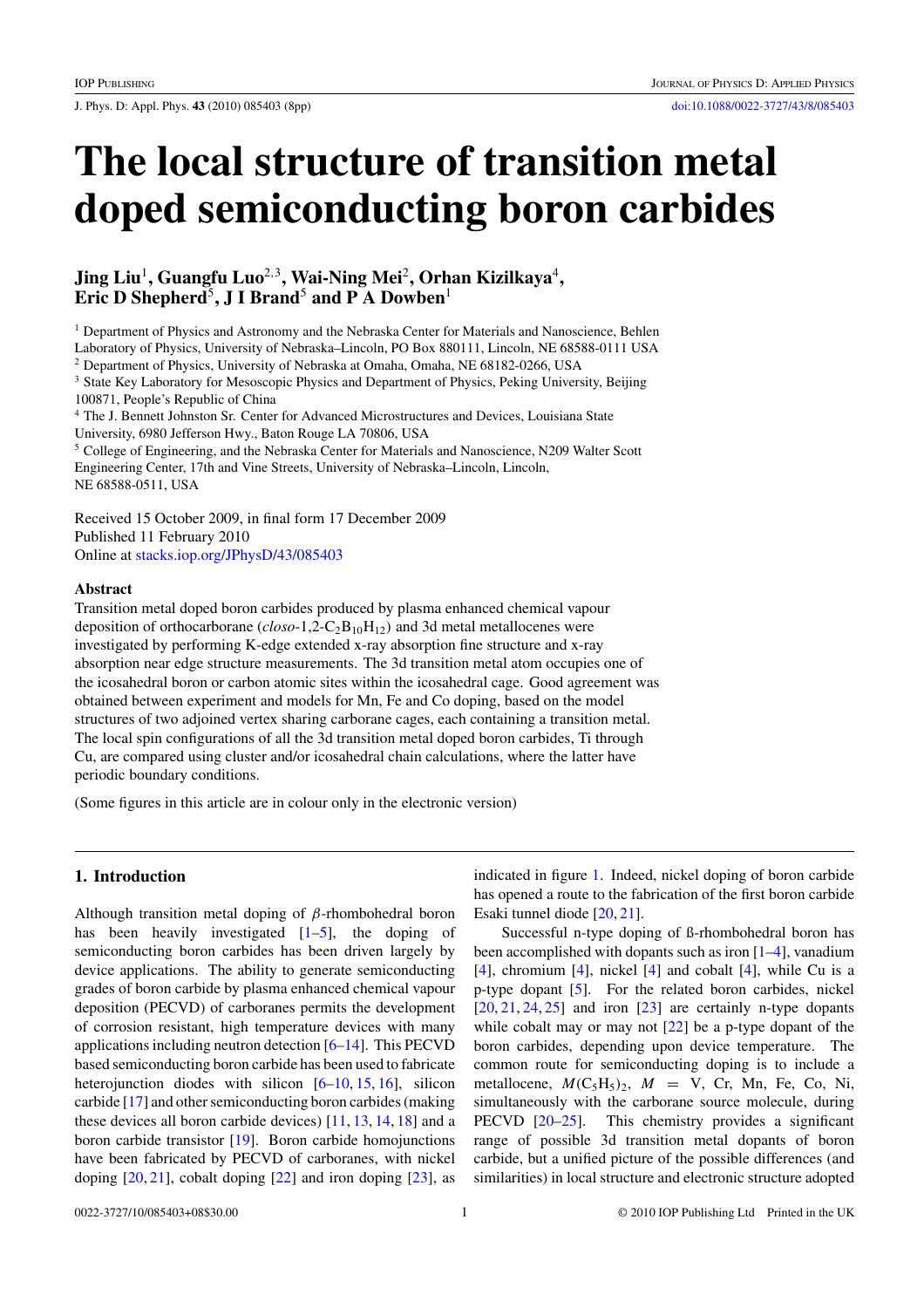<span id="page-3-0"></span>

**Figure 1.** The  $I-V$  characteristics of (*a*) Ni(n)-B<sub>10</sub>C<sub>2</sub>/ (p)-B<sub>10</sub>C<sub>2</sub> [\[20\]](#page-9-0), (b) Co(n)-B<sub>10</sub>C<sub>2</sub>/(p)-B<sub>10</sub>C<sub>2</sub> [\[22\]](#page-9-0) and (*c*) Fe(n)- $B_{10}C_2/(p)$ - $B_{10}C_2$  [\[23\]](#page-9-0) diodes, formed by the PECVD decomposition of orthocarborane and the appropriate metallocene (see text). The insets are schematics of the various diodes, as assembled.

by each of these potential dopants in semiconducting boron carbide has not been developed. Successful n-type doping is well established as a practical matter. Thus, a variety of rectifying semiconducting boron carbide homojunction diodes can be readily fabricated, as demonstrated by figure 1. The n-type doping of semiconducting boron carbides by transition metals at substitutional sites within the icosahedral cage is, nonetheless, difficult to understand without 3d electron contributions to the valence band.

Given that these potential 3d transition metal dopants of semiconducting boron carbide have a local magnetic moment, the local electronic structure in the vicinity of the dopant may also affect the local magnetic order, although this aspect remains as yet unexplored experimentally. This is an effort to bring a more unified picture to the local electronic structure of the doped semiconducting boron carbides fabricated by the PECVD of carboranes.

The historical challenge for modelling the electronic structure of the various semiconducting boron carbides has been that the structure has not been unequivocally elucidated, although some information about the local structure of the doped boron carbides has recently become available [\[22,](#page-9-0) [26\]](#page-9-0). The local structure of the cobalt doped semiconducting boron carbide has been determined by extended x-ray absorption fine structure (EXAFS) and x-ray absorption near edge structure (XANES) spectroscopies [\[22,](#page-9-0) [26\]](#page-9-0) and to some extent in model cluster calculations [\[27\]](#page-9-0). Application of XANES and EXAFS techniques to determine the local structure of the undoped boron carbides has not been successful likely due to the low boron and carbon K-shell x-ray cross-sections [\[28,](#page-9-0) [29\]](#page-9-0), although the extended electron energy loss fine structure has proved to be a comparatively useful technique [\[30\]](#page-9-0). With metal doping, at least local structure in the vicinity of the transition metal is now accessible. This opens a window to obtain the local structure of the semiconducting boron carbides using the 3d transition metal K-edge EXAFS spectroscopy.

#### **2. Experimental details**

The iron and manganese doped boron carbide films used for the XANES and EXAFS measurements were produced using PECVD with orthocarborane (*closo*-1,2 dicarbadodecaborane; 1,2-C<sub>2</sub>B<sub>10</sub>H<sub>12</sub>), ferrocene (for Fe), manganocene (for Mn) and argon as the plasma reactor gases, as previously described [\[20–26\]](#page-9-0). This PECVD approach is well established and has been successful in the fabrication of homojunction diodes [\[20–25\]](#page-9-0) using 3d transition metal dopants to create an n-type material to the 'self-doped' slightly p-type undoped semiconducting boron carbide, as noted above and shown in figure 1 for some of the dopants studied here. Except for those fabricated with cobalt as the dopant, these homojunctions tend to preserve rectifying diode characteristics to temperatures well above room temperature.

Fe and Mn K-edge EXAFS spectra were collected at the DCM beamline at the Center for Advanced Microstructures and Devices (CAMD). Monochromatic light was obtained using a double crystal monochromator of the Lemonnier type  $[31]$ , equipped with a Ge(220) crystal pair. The estimated energy resolution was approximately 2 eV. Spectra were collected in the fluorescence yield mode, using a silicon drift detector for the iron (Fe) doped boron carbide and using the Canberra 13-element high purity germanium diode array detector for manganese (Mn) doped boron carbide. Due to the low transition metal concentrations, the data were not corrected for self-absorption. Two to five scans were collected to ensure reproducibility of the experimental data. The absolute energy scale was calibrated by assigning established K-edge to the first inflection point of the spectra taken from the appropriate metal foil. The EXAFS data were reduced according to the standard procedure [\[32\]](#page-9-0), and analysed by the FEFF-6 codes. The oscillatory photoabsorption cross section (for a K-shell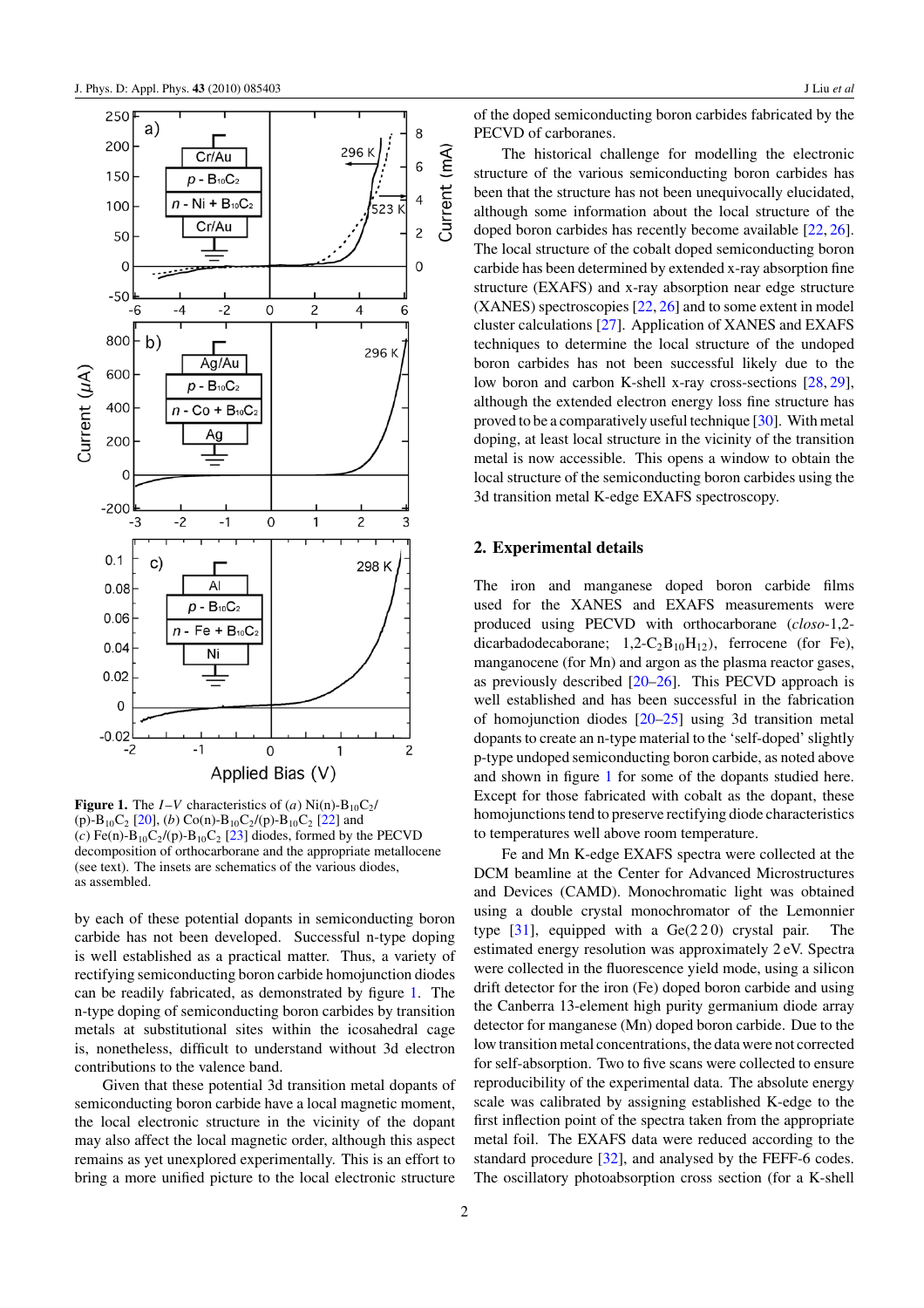excitation) is roughly:

$$
\chi(k) = k^{-1} |f(k, \theta)| \sum_{i} W_i \sin [2kR_i + \alpha(k)]
$$
  
 
$$
\times \exp(-\gamma R_i - 2\sigma_i^2 k^2),
$$

where  $f(k, \theta)$  is the atomic scattering factor and the weight from the atoms in each shell radius *i*, from the metal atom, is given in terms  $W_i$ . A typical experimental  $\chi(k)$  spectrum weighted by *k* demonstrates good data quality up to  $\sim$ 11 Å<sup>-1</sup>.

#### **3. The local structure in the vicinity of the transition metal dopant**

We have performed Fe and Mn K-edge XANES and EXAFS measurements of Mn and Fe doped PECVD grown semiconducting boron carbides ' $C_2B_{10}H_x$ '. The normalized Mn K-edge XANES spectrum of Mn-doped boron carbide, and the Fe K-edge XANES spectrum of Fe-doped boron carbide are shown in figure 2.

The characteristic signatures of manganese and iron are evident at values close to the expected [\[33\]](#page-9-0) Mn K-edge  $(E_F - E_K)$  at 6539 eV (figure 2(*a*)) and Fe K-edge ( $E_F - E_K$ ) at  $7112 \text{ eV}$  (figure  $2(b)$ ), respectively. We can infer from figure 2 that manganocene and ferrocene source gases do result in manganese and iron doping, respectively, of the PECVD grown boron carbides. This establishes that the sublimed molecular vapours of the various metallocenes  $(M(C_5H_5)_2,$  $M =$  Fe [\[23\]](#page-9-0), Co [\[22,](#page-9-0) [26\]](#page-9-0) or Mn,), when added to the other PECVD source gases, appear to behave in a similar fashion in delivering the transition metal dopant during the plasma CVD process, although the similarities are in fact more significant as discussed below.

There are some distinctive features at the absorption edge of the Fe-doped boron carbide, indicating strong hybridization between iron and the inorganic host matrix. This is similar, in some respects, to that observed for the Co-doped PECVD grown  $C_2B_{10}H_x$  semiconducting boron carbides, using cobaltocene  $[22-26]$ . The K-edge absorption is perhaps strongest for the Mn-doped boron carbide (as compared with the Fe [\[23\]](#page-9-0) or Co [\[22,](#page-9-0) [26\]](#page-9-0) doped semiconducting PECVD boron carbide).

The Fourier transformed EXAFS wave vector weighted  $k \chi(k)$  data, in radial coordinates, were obtained for Mn (solid lines in figure [3\)](#page-5-0) and Fe (figure [4\(](#page-5-0)*b*)). The radial positions of peaks represent the distance between the absorbing Mn or Fe atom and their near neighbours within 6 Å. This makes possible acquisition of some structural and geometrical information of Mn or Fe doped boron carbides at a local level. The amplitude gives a qualitative description of the number of neighbours, and provides an overall sense of the local order. It is fairly clear from visual inspection of the magnitudes of the Fourier transformed EXAFS wave vector weighted *kχ (k)* data that the local order about the Mn (figure  $3$ ) or Fe (figure  $4(b)$  $4(b)$ ) transition metal atoms in semiconducting boron carbide is far greater than previously observed for cobalt doping of PECVD semiconducting boron carbide (figure [4\(](#page-5-0)*a*)) [\[22,](#page-9-0) [26\]](#page-9-0). In the case of the latter, the nearest neighbour and next nearest neighbour shells about the transition metal have strong



**Figure 2.** Normalized Mn (*a*) and Fe (*b*) K-edge XANES spectra of Mn and Fe doped PECVD semiconducting boron carbides, respectively. The Mn K-edge energy  $(E_F - E_K)$  at 6539 eV (*a*) and Fe K-edge energy  $(E_F - E_K)$  at 7112 eV (*b*) are highlighted, where  $E_K$  is the K-edge energy adapted from [\[33\]](#page-9-0).

components, but weaken dramatically with increasing radius compared with Fe, and particularly Mn-doped semiconducting boron carbides.

The major peak in the Fourier transformed EXAFS  $k\chi(k)$  data at 1.4 Å is due to single-scattering contribution of Mn–B(C) (figure  $3$ ) or Fe–B(C) (figure  $4(b)$  $4(b)$ ) pairs, which can be considered as nearest neighbours with the pertinent transition metal dopant. Peaks observed between 1.96 and 4.5 Å are due to *M*–*X* pairs (where *M* is Mn in figure [3](#page-5-0) and Fe in figure [4\(](#page-5-0)*b*), while *X* could be either boron or carbon) and multiple scattering contributions, as occurs with increasing radius from the transition metal. The peak at  $4\text{\AA}$  in the Fourier transformed EXAFS *kχ (k)* data corresponds to other Mn–B(C) (figure [3\)](#page-5-0) or Fe–B(C) (figure [4\(](#page-5-0)*b*)) pairs with longer distance from the Mn or Fe atom. The feature at about 5 Å is associated with the *M*–*M* pairs.

The structural parameters of Mn and Fe doped boron carbide were generated by both semi-empirical and *ab initio* calculations for all tested molecule models to simulate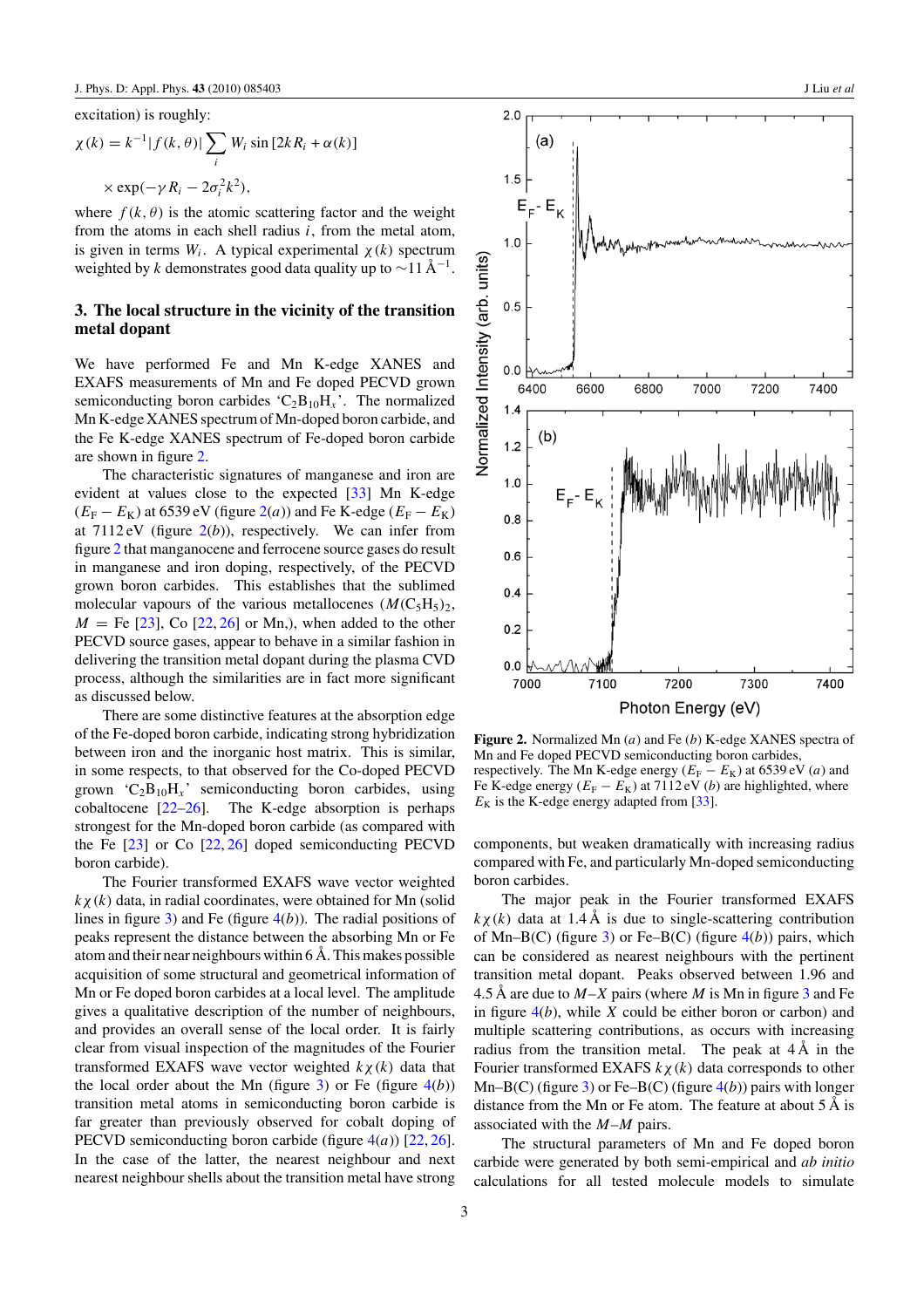<span id="page-5-0"></span>

**Figure 3.** The Fourier transformed EXAFS *kχ (k)* data for the manganese doped PECVD semiconducting boron carbide are compared with the theoretical Fourier transformed EXAFS *kχ (k)* (broken line), using the schematic model of figure 5. The data are transformed for data taken between 4 and 8 Å.

EXAFS using the FEFF-6 codes. Geometry optimization was performed for a number of possible structural models by obtaining the lowest unrestricted Hartree–Fock energy states. Similar to the prior studies with cobalt doping of semiconducting boron carbides [\[22,](#page-9-0) [26\]](#page-9-0), a number of local structural cluster models were tested for fit to the experimental EXAFS data.

Among the tested models, the best fit of the unfiltered EXAFS data is from the model of two adjoined icosahedral cages with Mn or Fe atom sitting in the apical icosahedral sites, possibly at a boron or carbon site for each cage, as schematically shown in figure 5. The separation between two paired Fe ions is about  $5.03 \pm 0.03$  Å while the Mn–Mn separation was found to be close to  $5.15 \pm 0.03$  Å, all similar to the values found for Co–Co pairs in cobalt doped boron carbide where the *M*–*M* separation was found to be about  $5.28 \pm 0.02$  Å. We find that this model (figure 5), involving transition metal atom *M*–*M* pairs sitting in the apical sites on opposite sides of the adjacent icosahedra, reasonably accounts for all major features shown in the EXAFS spectra for all three transition metal doped PECVD semiconducting boron carbides. The difference in magnitudes between the experimental and modelling curves mainly reflects low concentration of manganese or iron in the material. Other tested models, in which the metal atoms are not paired, do not show agreement with the experimental data, especially in the region corresponding to lattice constants greater than 3 Å. This effect was noted previously in the studies of cobalt doped boron carbides [\[22,](#page-9-0) [26\]](#page-9-0). Compared with the case of cobalt doped boron carbides, the modelling of the EXAFS data favours the formation of metal–metal pairs to an even greater extent with Mn and Fe doping, but in all cases the peak locations for Mn–Mn, Fe–Fe and Co–Co pairs are all very close, at about 5 Å.

The distance for the single-scattering contributions from both the Mn–B(C) nearest neighbour pairs and Fe–B(C) pairs



 $0.25$ 

**Figure 4.** Magnitude of the Fourier transformed EXAFS *kχ (k)* data for (*b*) the iron doped PECVD semiconducting boron carbides are compared with (*a*) that of cobalt doped PECVD semiconducting boron carbide.

6



**Figure 5.** Schematic of the transition metal capped co-joined icosahedra structures with a metal to C distance of about 2 Å to satisfy the EXAFS derived results. The transition metal atoms sit on opposite sides in the apical sites on the adjacent icosahedra, with a metal to metal distance (indicated by the arrow) chosen again to fit the EXAFS derived results.

is about 1.4 Å, smaller than for the cobalt case  $(1.8 \text{ Å})$ . This suggests that the manganese and iron atoms prefer to sit in the icosahedral apical sites in positions much closer to the boron and carbon atoms than is the case for cobalt. This tends to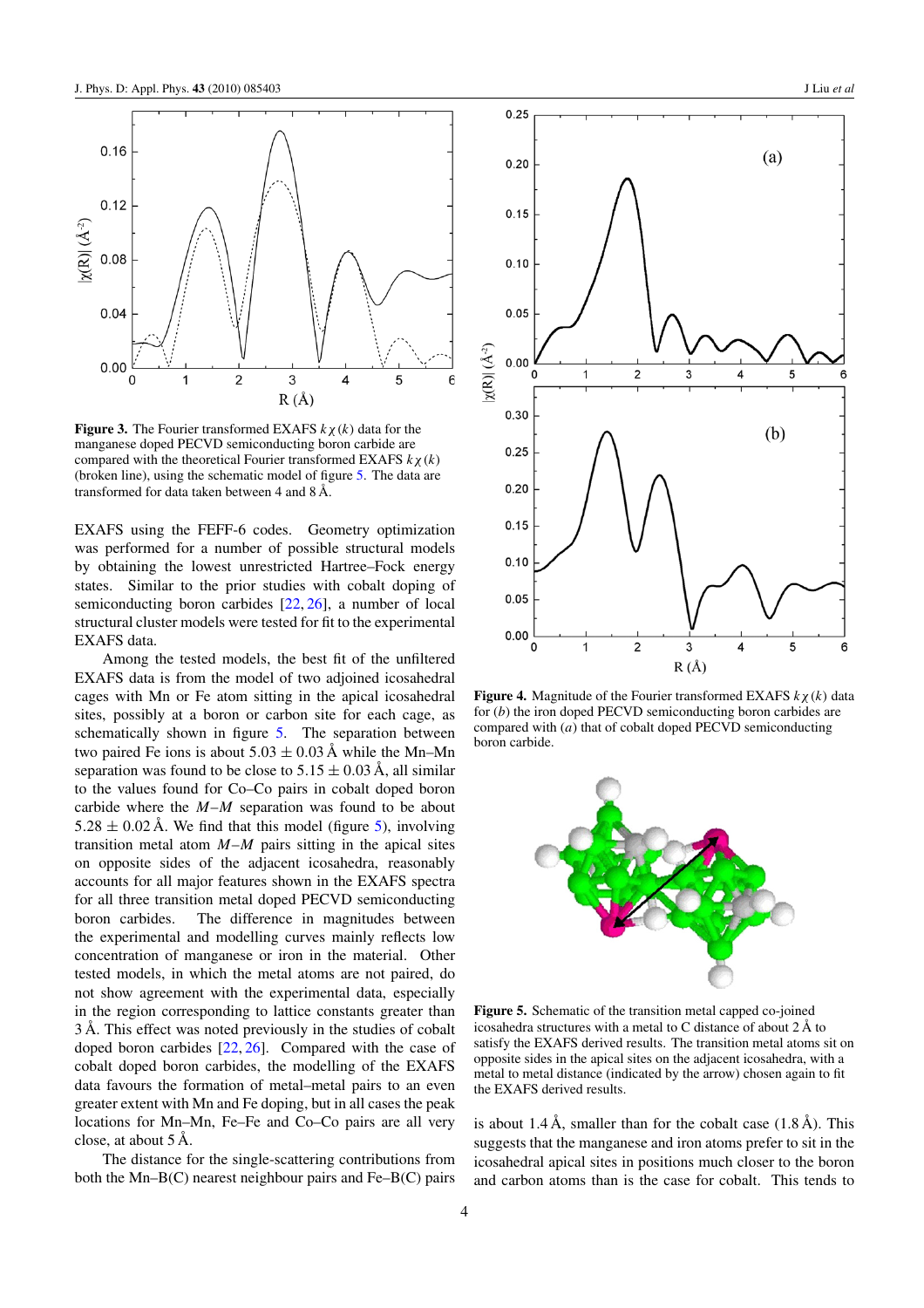<span id="page-6-0"></span>

**Figure 6.** The spin distribution on the optimized structure, with an isovalue of 0.0179 a.u for the stable ferromagnetic high spin (*a*), (*c*) and less stable low spin (*b*), (*d*) configurations of Fe pairs on opposite sides (UD) of the adjacent icosahedra for both the infinite chains structures with periodic boundary conditions, i.e.  $Fe_2-C_2B_{20}H_{14}$  (as shown in (*a*) and (*b*)) and the clusters  $Fe_2-C_2B_{20}H_{18}$  (as shown in (*c*) and (*d*)).

indicate the greater stability of the Mn and Fe doped boron carbide structures and stronger bonds formed between B(C) and either Mn or Fe atoms.

The *ab initio* Co K-edge XANES [\[22,](#page-9-0) [26\]](#page-9-0) and Co, Fe and Mn EXAFS spectra simulations suggest that all three transition metals adopt an endohedral position occupying apical sites within the icosahedral cage, as indicated in figures [5](#page-5-0) and 6, giving the transition atom a five-fold coordination to the  $nido$ -carborane  $CB_{11}$  cage. This is very much like a number of known metalloboranes [\[34\]](#page-9-0). In some of the known metalloborane examples, there is a conversion of adjacent icosahedra by removal of a B, BH, C or CH vertex, followed by introduction of the  $(C_5H_5)$ M vertex [\[34,](#page-9-0) [35\]](#page-9-0). This should be a facile reaction [\[34\]](#page-9-0). Given the structural similarities among all three transition metal doped semiconducting PECVD boron carbides, we can make now some estimates of electronic structure, at least in the region of the transition metal dopant, from *ab initio* theory. Two approaches are possible: cluster

calculations using  $M_2$ -C<sub>2</sub>B<sub>20</sub>H<sub>18</sub> clusters ( $M = Ti$ , V, Cr, Mn, Fe, Co, Ni and Cu), as were used to help solve and fit the EXAFS data, or chains of doped icosahedra with periodic boundary conditions.

#### **4. The local electronic structure and likely local spin configurations for the transition metal doped semiconducting boron carbides**

All the first-principles calculations are performed in the framework of density functional theory as implemented in the DMol<sup>3</sup> code  $[36, 37]$  $[36, 37]$  $[36, 37]$ . The PW91 generalized gradient approximation (GGA) was used for the exchange-correlation functional because of the better performance of GGA than the local density approximation (LDA) in many molecular systems. All the electrons were considered equally, and the double numerical plus polarization (DNP) basis set, which is comparable to the 6-31G∗∗ basis set, was used. The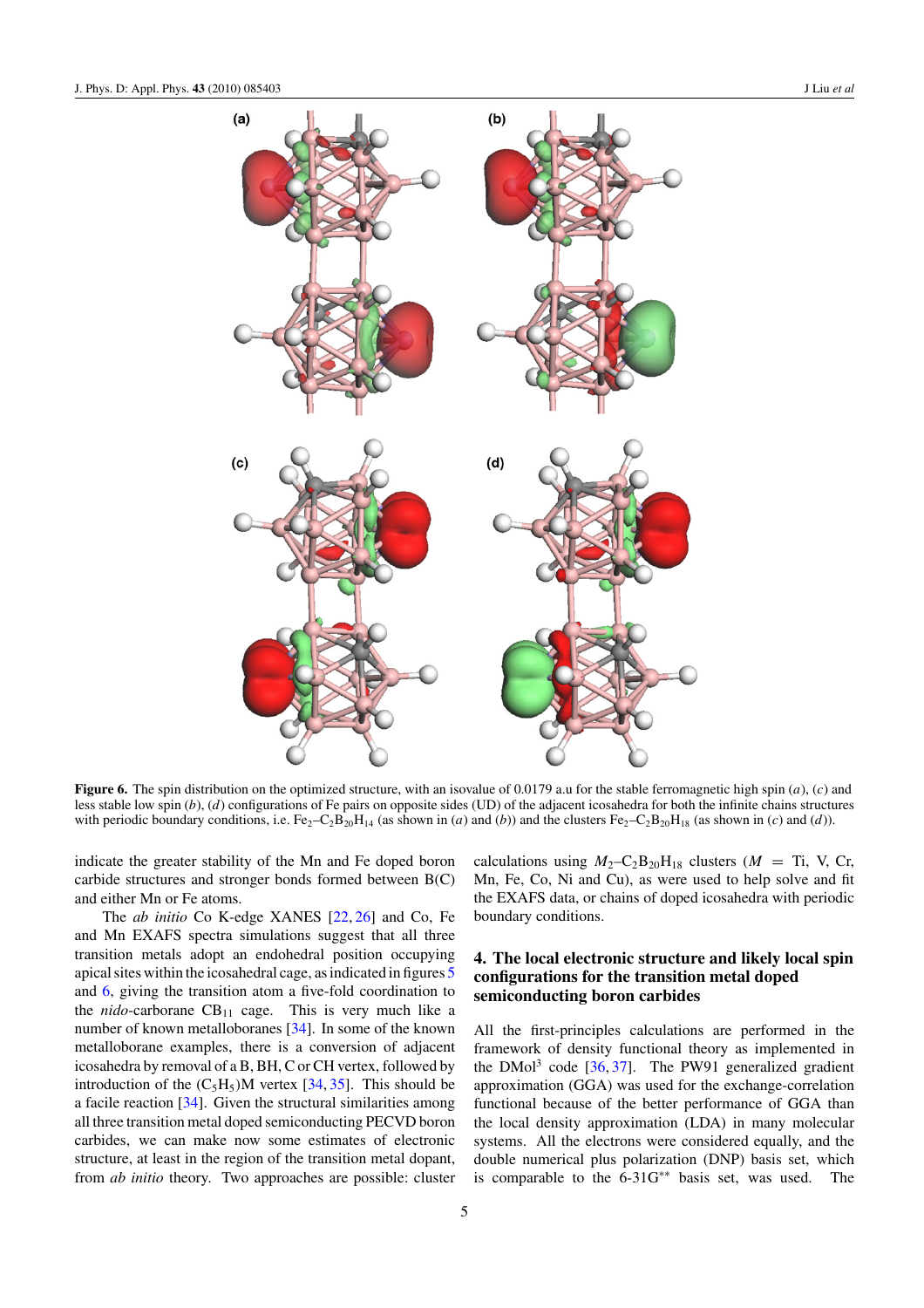**Table 1.** Total energy difference (eV) between stable structures with metal pairs on the same  $(E_{uu})$  and opposite sides  $(E_{ud})$  of the adjacent icosahedra for both the infinite chain structures with periodic boundary conditions, i.e.  $M_2$ –C<sub>2</sub>B<sub>20</sub>H<sub>14</sub> ( $M = Ti$ , V, Mn and Fe) and the clusters  $M_2$ –C<sub>2</sub>B<sub>20</sub>H<sub>18</sub> ( $M =$  Ti, V, Cr, Mn, Fe, Co, Ni and Cu), as shown in figure [6,](#page-6-0) with the latter values in brackets ( ). The total energy difference (eV) between the high- and low-spin configurations and average magnetic moment magnitude  $(\mu_B)$  per atom with the metal pairs on the opposite sides of the adjacent icosahedra for both the  $M_2$ –C<sub>2</sub>B<sub>20</sub>H<sub>14</sub>( $M =$ Ti, V, Mn and Fe) infinite chains and  $M_2$ –C<sub>2</sub>B<sub>20</sub>H<sub>18</sub>( $M =$ Ti, V, Mn, Fe Cr, Co, Ni and Cu) molecular clusters have also been tabulated with the latter numbers again in brackets ( ).

| Metal | $E_{\rm m}-E_{\rm nd}$<br>(eV) | $E_{\text{high spin}} - E_{\text{low spin}}$<br>(eV) | Average magnetic<br>momentum $(\mu_{\rm B})$ |
|-------|--------------------------------|------------------------------------------------------|----------------------------------------------|
| Ti    | 0.46(0.32)                     | $-0.002(0.00)$                                       | 0.85(1.05)                                   |
| V     | 0.59(0.34)                     | $-0.02(-0.02)$                                       | 2.15(2.2)                                    |
| Mn    | 0.78(0.51)                     | 0.003(0.13)                                          | 3.45(3.2)                                    |
| Fe    | 1.1(0.44)                      | $-0.24(-0.01)$                                       | 1.1(1.1)                                     |
| Cr    | (0.36)                         | $(-0.03)$                                            | (3.3)                                        |
| Co    | (0.59)                         | Non-magnetic<br>spin configuration                   | Non-magnetic<br>spin configuration           |
| Ni    | (0.51)                         | Non-magnetic<br>spin configuration                   | Non-magnetic<br>spin configuration           |
| Cu    | (0.08)                         | Non-magnetic<br>spin configuration                   | Non-magnetic<br>spin configuration           |

convergence tolerance for the self-consistent field is 2*.*72 × 10−<sup>6</sup> eV, and the structures were optimized till the maximum force is below 0.054 eV  $\AA^{-1}$ . To explore the possible magnetic ordering configurations, different initial spin states of the transition metal atoms in the spin-polarized calculated model systems were considered and optimized. Where possible, the electronic structure and spin configuration for metal atom pairs on the same (UU) and opposite sides (UD) of the adjacent icosahedra for both the infinite chain structures with periodic boundary conditions, i.e.  $M_2$ –C<sub>2</sub>B<sub>20</sub>H<sub>14</sub> ( $M =$  Ti, V, Mn and Fe) and the clusters  $M_2$ –C<sub>2</sub>B<sub>20</sub>H<sub>18</sub> ( $M = Ti$ , V, Cr, Mn, Fe, Co, Ni and Cu) were calculated. These are schematically shown in figure [6.](#page-6-0)

We find that energetically the transition metal atoms prefer to situate at the alternate sides of the chain or symmetric axis when in molecular clusters, as summarized in table 1. This is in good agreement with our experimentally derived local structure (figure [5\)](#page-5-0). The differences in energy between the unfavourable structure placing the transition metals on the same side (UU) and favourable structures placing the transition metals on opposite sides (UD) of the adjacent icosahedra vary from 0.3 to 0.5 eV regardless of spin configurations.

From spin-polarized calculations, we find that Ti, V, Cr and Fe favour the high-spin stable ground states, i.e. the spins are roughly aligned in the same direction and the net spin magnetic moments on the transition metal atoms are non-zero. Manganese prefers a low-spin configuration. For Co, Ni and Cu, non-magnetic states are adopted where not only are the net magnetic moments zero, but also the systems are entirely nonmagnetic with no local magnetic order at all. We attributed this situation observed for Co, Ni and Cu to the hybridization between the more than half-filled d shell and s levels. Such hybridization effects have been suggested to result in reduced magnetic moments in Co and Ni clusters [\[38\]](#page-9-0) and thus are not entirely unexpected.

The atomic charges of all the carborane cluster and carborane chain systems, with 3d transition metal substitutions, were analysed by using the Hirshfeld method (as implemented in DMol3), which has been shown to give chemically meaningful results [\[39\]](#page-9-0). The detailed average electron charges for the metal pairs on opposite sides of the adjacent icosahedra for both the clusters  $M_2$ –C<sub>2</sub>B<sub>20</sub>H<sub>18</sub> ( $M =$ Ti, V, Cr, Mn, Fe, Co, Ni and Cu) and infinite chain structures with periodic boundary conditions, i.e.  $M_2$ –C<sub>2</sub>B<sub>20</sub>H<sub>14</sub> ( $M =$ Ti, V, Cr, Mn, Fe, Co, Ni and Cu) are summarized in table [2.](#page-8-0) The calculated average atomic charges differ little between the high- and low-spin configurations as calculated by the Hirshfeld method [\[39\]](#page-9-0). For comparison, the results by using the Mulliken method are also listed. Generally, the average charge state on each transition metal is in the range of 0.3–0.6 |e|, which suggests that the transition metal generally adopts a covalently bonded like scenario.

The bond lengths of the five *M*–B bonds are different for different spin configurations. There are small differences *δL* in the *M*–B bond lengths between the high- and low-spin configurations for Ti, V, Cr, Mn and Fe, as listed in table [3.](#page-8-0) While these bond length differences *δL* are small for some transition metal systems, there are differences nonetheless. We find a strong connection between the stable structures and the bond lengths that do depend upon the local spin configuration for Mn-doped clusters and chains. The bond length differences between the transition metal atoms and nearby boron atoms in the high- and low-spin ground states are very similar for all cases, with the maximum *δL* ranging at most from 0.004 to 0.009 Å, for Ti, V, Cr and Fe. However, in the case of Mn, *δL* is as large as 0.123 Å. In the non-magnetic systems containing Co, Ni and Cu, only an average bond length can be cited. Accordingly, we may expect slightly different fits to the experimental structural data from EXAFS for Ti, V, Cr, Mn and Fe doped PECVD semiconducting boron carbides, depending on the model spin configuration used, as indicated in figure [7.](#page-8-0)

Of course, for the PECVD grown semiconducting boron carbides, the transition metal atoms are very likely to be more highly coordinated than in the models of figure [6.](#page-6-0) We can expect that the greater coordination that is likely to occur in the semiconducting solid material will also result in changes to bond length as well as diminish any differences in the bond lengths between the high-spin and low-spin configurations. Generally, the *M*–B(C) bond lengths obtained from theory are in the region of  $2 \text{ Å}$ , as expected from the analysis of the EXAFS experiments, although somewhat larger as summarized in table [3.](#page-8-0) Again, this is expected for a metal atom that might not be as fully coordinated as may occur in the solid boron carbide semiconductor.

#### **5. Conclusion**

From the analysis of Mn and Fe K-edge XANES and EXAFS spectra, there are indications that the manganese and iron atoms are chemically bonded within icosahedral boron carbide cages of PECVD grown semiconducting boron carbides, in a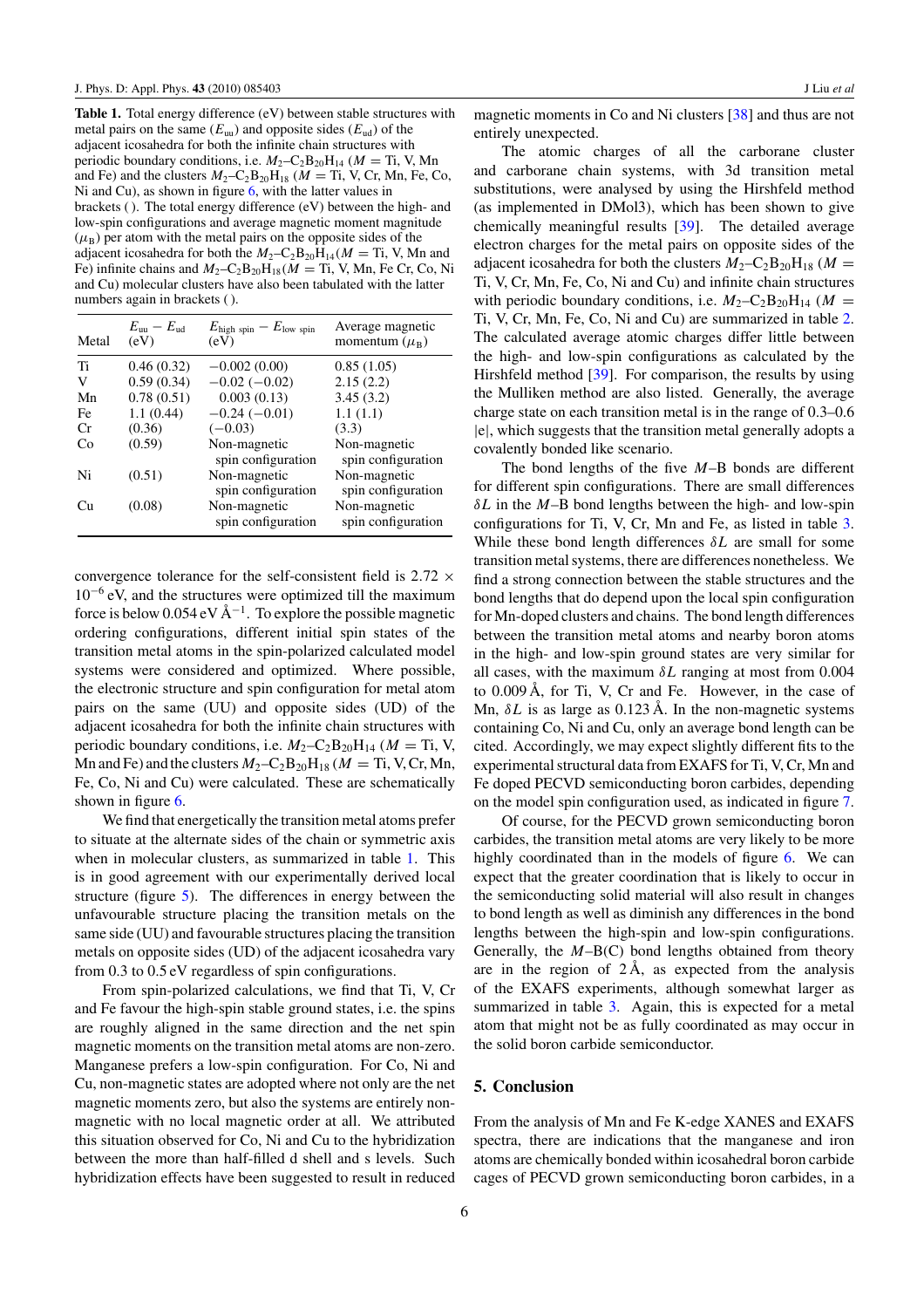<span id="page-8-0"></span>**Table 2.** The average atomic charges for the metal pairs on opposite sides of the adjacent icosahedra for both the clusters  $M_2$ –C<sub>2</sub>B<sub>20</sub>H<sub>18</sub>  $(M = Ti, V, Cr, Mn, Fe, Co, Ni and Cu)$  and infinite chain structures with periodic boundary conditions, i.e.  $M_2-C_2B_{20}H_{14}$  ( $M = Ti, V, Cr,$ Mn, Fe, Co, Ni and Cu), as shown in figure [6.](#page-6-0) The average atomic charges calculated differ little between the high- and low-spin configurations as calculated by the Hirshfeld method [\[39\]](#page-9-0) and again by the Mulliken method, shown in brackets ( ).

|                     | Cluster                                            |                                                   | Chain                                              |                                                   |
|---------------------|----------------------------------------------------|---------------------------------------------------|----------------------------------------------------|---------------------------------------------------|
| Transition<br>Metal | Atomic charge<br>$( e )$ of the<br>high-spin state | Atomic charge<br>$( e )$ of the<br>low-spin state | Atomic charge<br>$( e )$ of the<br>high-spin state | Atomic charge<br>$( e )$ of the<br>low-spin state |
| Ti                  | 0.652(0.534)                                       | 0.652(0.534)                                      | 0.617(0.454)                                       | 0.617(0.454)                                      |
| V                   | 0.559(0.408)                                       | 0.561(0.409)                                      | 0.541(0.364)                                       | 0.541(0.365)                                      |
| Cr                  | 0.659(0.266)                                       | 0.659(0.267)                                      | 0.643(0.219)                                       | 0.644(0.220)                                      |
| Mn                  | 0.445(0.241)                                       | 0.480(0.271)                                      | 0.444(0.251)                                       | 0.442(0.243)                                      |
| Fe                  | 0.388(0.297)                                       | 0.389(0.298)                                      | 0.379(0.273)                                       | 0.386(0.285)                                      |
| Co                  | 0.331(0.077)                                       |                                                   | 0.318(0.033)                                       |                                                   |
| Ni                  | 0.291(0.248)                                       |                                                   | 0.281(0.220)                                       |                                                   |
| Cu                  | 0.483(0.109)                                       |                                                   | 0.459(0.018)                                       |                                                   |

**Table 3.** The *M*–B bond and maximum length difference, *δ*L, between the high- and low-spin states of  $M_2-C_2B_{20}H_{18}$ .

| M  | High spin | Low spin | $\delta$ L $(\AA)$ |
|----|-----------|----------|--------------------|
| Ti | 2.184     | 2.181    | 0.003              |
| V  | 2.152     | 2.156    | $-0.004$           |
| Cr | 2.157     | 2.162    | $-0.005$           |
| Mn | 2.087     | 2.210    | $-0.123$           |
| Fe | 2.009     | 2.017    | $-0.008$           |
| Co | 2.020     | 2.020    | 0                  |
| Ni | 2.058     | 2.058    | 0                  |
| Cп | 2.236     | 2.236    | 0                  |



**Figure 7.** Comparison of the theoretical modelling of the Fourier transformed EXAFS of the iron doped PECVD semiconducting boron carbide. The magnitude of the Fourier transformed experimental EXAFS is shown as a solid line. The fitting curves are based on structural parameters calculated by semi-empirical calculation (dashed line) and density functional theory calculations with both the high-spin (dotted line) and low-spin (dash dot line) configurations, see text.

similar fashion to that observed for cobalt doping of PECVD grown semiconducting boron carbides. In all three transition metal examples for the doping of semiconducting boron carbides, the doping occurs pairwise with each transition metal sitting on adjacent adjoined icosahedral cages with a metal to metal spacing of about  $5 \text{ Å}$ . This observation is consistent with theory, while the adoption of an apical endohedral position within the cage, by the various transition metals, is consistent with known main group metalloborane synthetic chemistry [\[34,](#page-9-0) [35\]](#page-9-0).

The spin density calculations indicate that Ti, V, Cr and Fe favour the high-spin stable ground states, while Mn prefers a low-spin antiferromagnetic configuration, and Co, Ni and Cu adopt local non-magnetic spin configurations.

#### **Acknowledgments**

This work was supported by the Defense Threat Reduction Agency (Grant No. HDTRA1-09-1-0060), and the National Science Foundation (through grant ECS 0725881 and Materials Research Science and Engineering Center at the University of Nebraska–Lincoln, MRSEC grant DMR-0820521), and the Chief Technical Officer, Intelligence Technology Innovation Center of the United States Intelligence Community. Guangfu Luo is a pre-PhD graduate student of the Department of Physics, Peking University, supported by the Chinese Scholarship council for the work at the University of Nebraska at Omaha. The authors acknowledge helpful conversation with Neil Boag.

#### **References**

- [1] Takizawa H , Haze N, Okamoto K, Uheda K and Endo T 2002 *Mater. Res. Bull.* **37** [113–21](http://dx.doi.org/10.1016/S0025-5408(01)00803-0)
- [2] Kuhlmann U, Werheit H, Pelloth J, Keune W and Lundstrom T 1995 *Phys. Status Solidi* b **187** [43–59](http://dx.doi.org/10.1002/pssb.2221870104)
- [3] Kuhlmann U, Werheit H, Dose T and Lundstrom T 1992 *J. Alloys Compounds* **186** [187–200](http://dx.doi.org/10.1016/0925-8388(92)90004-S)
- [4] Werheit H, Schmechel R, Kueffel V and Lundstrom T 1997 *J. Alloys Compounds* **262** 372–80
- [5] Matsuda H, Nakayama T, Kimura K, Murakami Y, Suematsu H, Koboyashi M and Higashi I 1995 *Phys. Rev.* B **52** [6102](http://dx.doi.org/10.1103/PhysRevB.52.6102)
- [6] Robertson B W, Adenwalla S, Harken A, Welsch P, Brand J I, Dowben P A and Claassen J P 2002 *Appl. Phys. Lett.* **80** [3644–6](http://dx.doi.org/10.1063/1.1477942)